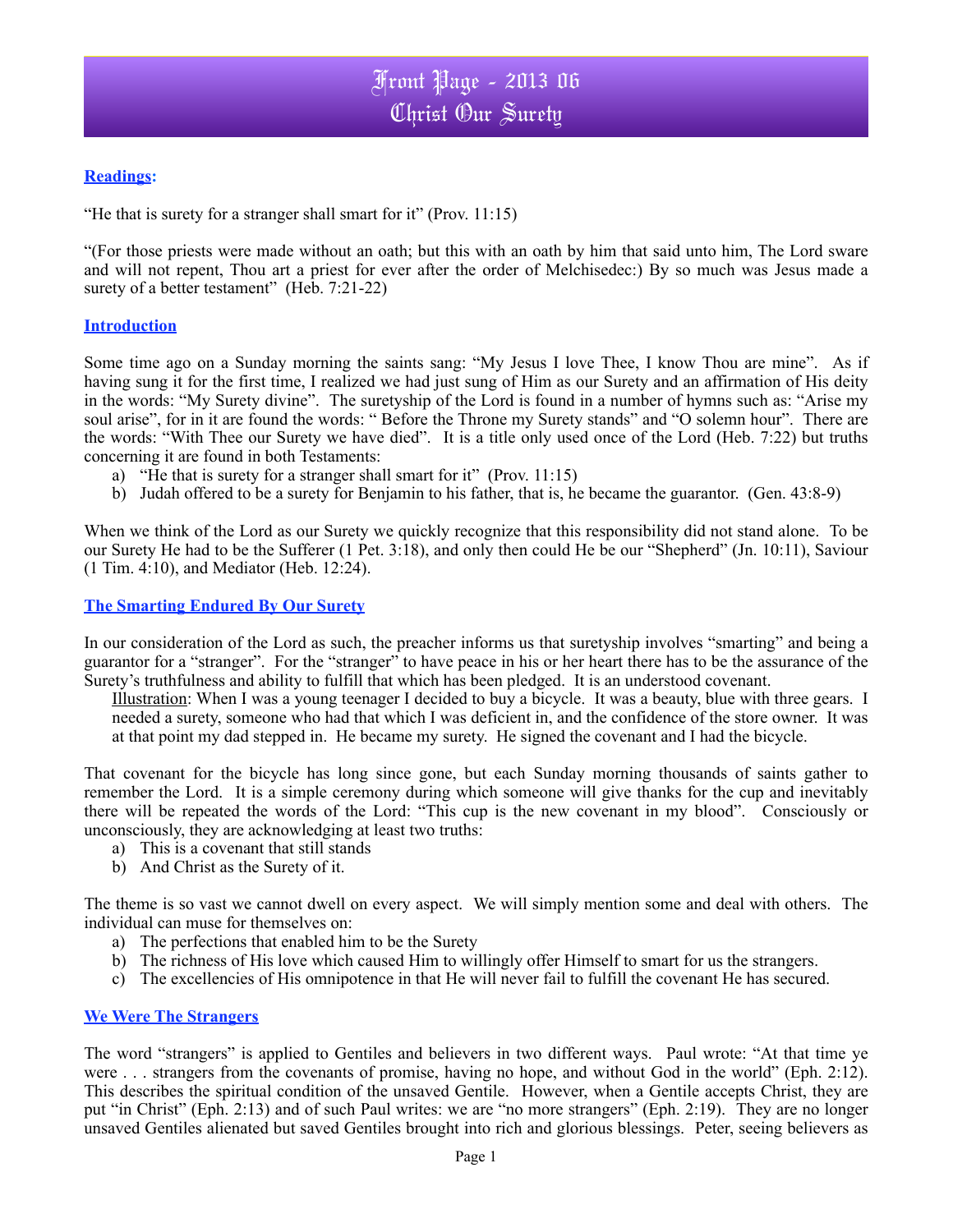## Front Page - 2013 06 Christ Our Surety

such, wrote "To the strangers" (albeit to mainly Jewish believers)(1 Pet. 1:1); and "I beseech you as strangers and pilgrims" (1 Pet. 2:11). When we consider the Lord as our Surety, how great is the riches of His grace toward us.

Reading the writing of Paul carefully, we recognize the deplorable condition we Gentiles we in. In Ephesians 2:12 we read we were:

- a) "without Christ"
- b) "aliens from the commonwealth of Israel"
- c) "strangers from the covenants of promise"
- d) "having no hope"
- e) "without God in the world"

Five major dark spots and central was: "strangers from the covenants of promise". We were hopeless and helpless, living life void of any claims on God. Being Gentiles we were not only separated from God spiritually, but also by birth. No words can describe our abysmal condition.

Against this background the Lord comes as a Surety, and to be such it was much more than a mental, emotional, or physiological experience. This made necessary Him pouring out "His soul unto death" (Isa. 53:12) suffering the wounding, the bruising, the affliction, and the chastisement from God (Isa. 53:4-6). An experience of such agony, loneliness, and grief from which could be heard His anguished cry: "My God, my God, why hast Thou forsaken me?" (Psa. 22:1). In those three hours of darkness He bore the full brunt of the justice of God without mercy, the rod of impartiality was brought down on Him as He stood in my place. Well may the hymn writer pen the words:

> He took the guilty sinners place, and suffered in his stead For man the miracle of grace, for man the Saviour bled.

The fire of divine anger against my sin fell upon Him so that the words could have been said by Him: "From above hath He sent fire into my bones" (Lam. 1:13). No restraint could be shown in withholding one iota of justice and no emotion could be shown in favoritism. The blessed Son must be seen as me, Rowan Jennings. Me, in all the arrogance of my sinning and in the wickedness of the damage I have done to others in my sinning. The literal fire of God had fallen before in judgment, but always on those who were guilty (Gen. 19:13, 15, 24; Lev. 10:1-2). This time it was not on a guilty man, nor a good or righteous man, but on the Holy Son of God, the servant in whom God found all His delight (Isa. 42:1).

### **The New Covenant**

- 1) It depended on Divine Persons
	- a) In the councils of eternity past God had made a promise, "eternal life" (Titus 1:2). It was a covenant. He who had said: "My covenant will I not break, nor alter the thing that is gone out of my lips" (Psa. 89:34) knew that the only way that could be fulfilled was if His Son, the Lord Jesus, became the "Surety of a better testament" (Heb. 7:22). Because the Lord is the Surety, God has said: "My covenant shall stand fast with Him" (Psa. 89:28).
- 2) Thank God it does not depend on my keeping
	- a) I thank God that the covenant does not depend in the slightest way upon me. Divine persons secured the covenant in its fulness of perfection and far reaching consequences. Glorious is the truth that God could, in quiet assurance, prophecy of the new covenant in the Old Testament (Jer. 31:31-34) because He knew the greatness of the One He had committed its responsibility to. We cannot miss the glory of this. God placed His faith in a man, committing the whole responsibility of it to him.
	- b) God knew how frail man was (the weakness of the flesh), He knew the subtly of the serpent, He knew the weakness of humanity (Rom. 8:3) and He had tried man with a two way covenant, the law. It just would not work. A two way covenant is when both parties agree to something.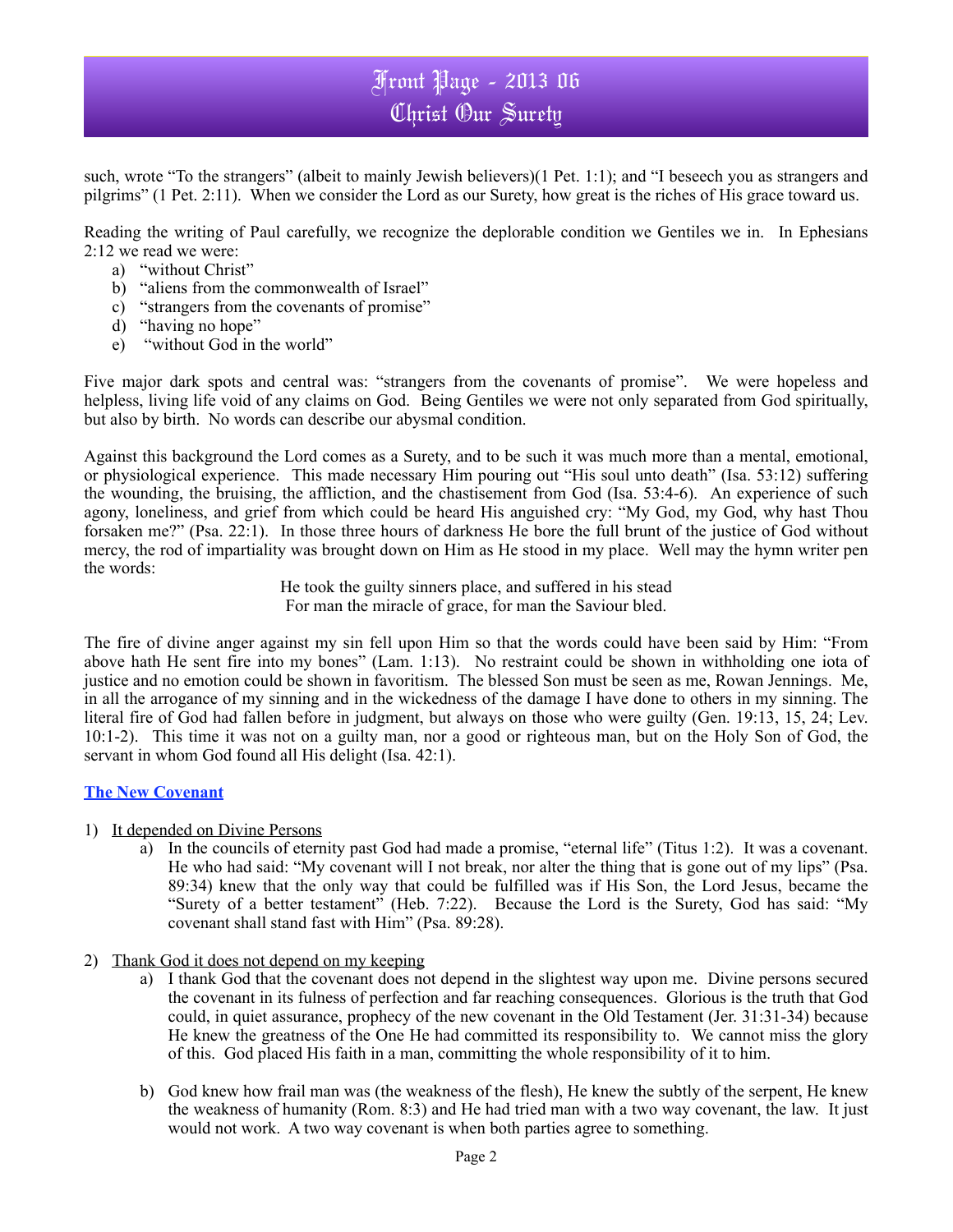

Illustration: I go to the store to buy a shirt, which is the agreement. The covenant was if I gave so many dollars I would get the shirt. If I did not give the money I would not get the shirt.

That is the way the law worked. If Israel did their part God would do His. It was a complete failure. That which was needed was a one way covenant, one totally dependent on another, and that is what was secured by Christ our Surety. This whole concept came from God. Man could not make the covenant and man could not force God to make it. It all had to depend on the Surety. Since God loveth a cheerful giver our Surety had to offer Himself voluntarily, without coercing or peer pressure. The salvation God sought to provide was an attitude begotten by love and offered in grace. So must also be the work of the Surety. What a truth this is, knowing the infiniteness of the personal cost in suffering and forsaking, the love of our Surety for the glory of God, and salvation of humanity was so great He offered Himself.

- 3) With Christ as the Surety of a better covenant, we observe God describes it as:
	- a) A better covenant (Heb. 8:6) that is, it was superior to the old one in that it had a superior priest who officiated, a sacrifice which He ratified, richer blessings He secured, and it is eternally effective. The superiority of the new covenant our Surety has ratified by His own blood can be seen in the contrast between the covenants. The following are a few of the contrasts which show the superiority of the new covenant secured by our Surety.

| <b>Old Covenant</b>                   | <b>Reference</b>    | <b>New Covenant</b>                                      | <b>Reference</b>                 |
|---------------------------------------|---------------------|----------------------------------------------------------|----------------------------------|
| The letter of the law                 | 2 Cor. 3:6          | The Holy Spirit                                          | 2 Cor. 3:6-8                     |
| Kills                                 | 2 Cor. 3:6          | Gives life (lit. "makes alive")                          | 2 Cor. 3:6                       |
| A two party covenant                  | Deut. 27:11-28:45   | A one party covenant                                     | Jn. $19:30$                      |
| One man into the holiest              | Heb. 9:7            | All saints can enter                                     | Heb. $4:16$                      |
| Written on stone                      | 2 Cor. 3:3-7        | Written on the heart and mind                            | 2 Cor. 3:3; Heb. 8:10            |
| No cleared conscience                 | Heb. 9:9            | A cleared conscience                                     | Heb. 9:14                        |
| Ratified by animal blood              | Heb. 9:19           | Ratified by the blood of<br>Christ                       | Heb. 13:20                       |
| Many sacrifices                       | Lev. 1-6; Heb. 9:22 | One sacrifice for ever                                   | Heb. $9:11-14$ ;<br>$10:11 - 12$ |
| Begins and 3000 die                   | Ex. 32:28           | Begins and 3,000 live                                    | Acts 2:41                        |
| Animal blood gave outward<br>cleaning | Heb. $9:13$         | The blood of Christ, inward<br>cleansing                 | Heb. $9:14$                      |
| Sins remembered                       | Heb. 10:3           | Sanctified through the<br>offering of the body of Christ | Heb. 10:10                       |
| Aaronic priesthood                    | Num. 3:10           | Melchisedec priesthood                                   | Heb. 5:6                         |